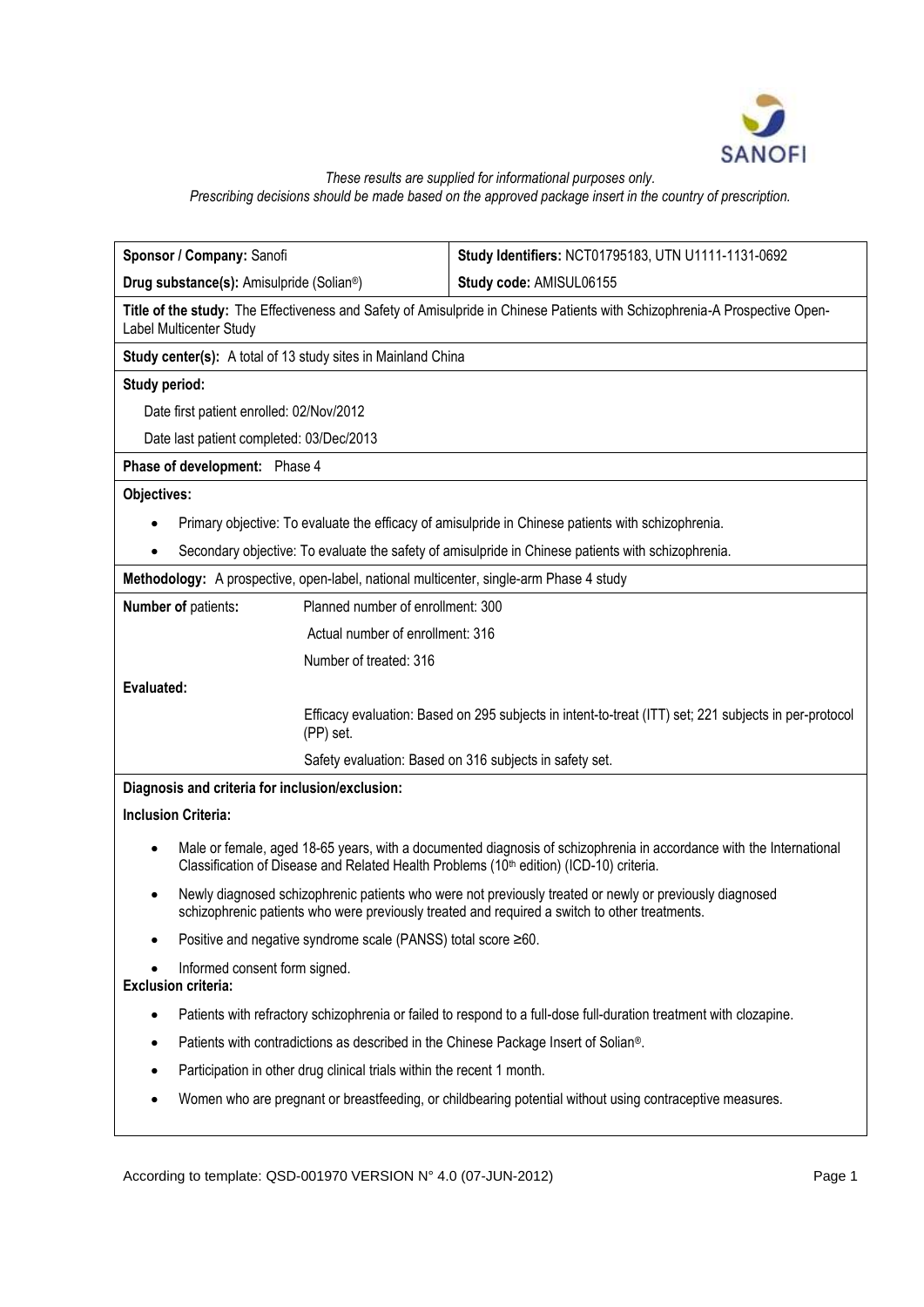

- Patients previously received or currently receiving treatment with amisulpride.
- Received treatment with clozapine in the recent 1 month or with long-acting antipsychotic agents in the recent 2 months.
- Received electric convulsion therapy or modified electric convulsion therapy in the recent 1 month.
- Patients with drug or alcohol abuse.
- Patients with severe or uncontrollable concomitant diseases and not suitable for participating in clinical trials due to follow-up compliance or safety issues judged by physicians.

#### **STUDY TREATMENTS**

Investigational medicinal product(s): Amisulpride (Solian®)

Formulation: Tablets

Route(s) of administration: Oral

Dose regimen: The recommended dosage regimen was based on the Chinese Package Insert of Solian. Please refer to the package insert for details.

**Duration of treatment:** 8 weeks

**Duration of observation**: About 9 weeks (including a 3-day 3 screening period and 8-week treatment period)

#### **Criteria for evaluation:**

Efficacy/therapeutic measurements:

#### **Primary variables:**

Proportion of patients achieving significant improvement of clinical symptoms (≥50% decrease in PANSS total score from baseline) after 8 weeks of treatment.

# **Secondary variables:**

- Changes from baseline in PANSS total score, PANSS positive syndrome scale score, PANSS negative syndrome scale score, and clinical global impression (CGI) score after treatment for 8 weeks.
- Proportion of patients achieving early treatment response (≥20% improvement in PANSS total score after 2 weeks of treatment).
- Among newly diagnosed patients who were naive to treatment and will start on amisulpride and patients who have a history of treatment but will be switched to amisulpride, the proportion of those who achieve significant improvement of clinical symptoms after receiving treatment for 8 weeks.
- Proportion of positive symptom-dominant or negative symptom-dominant patients achieving significant improvement of clinical symptoms after 8 weeks of treatment and the mean dosage of amisulpride.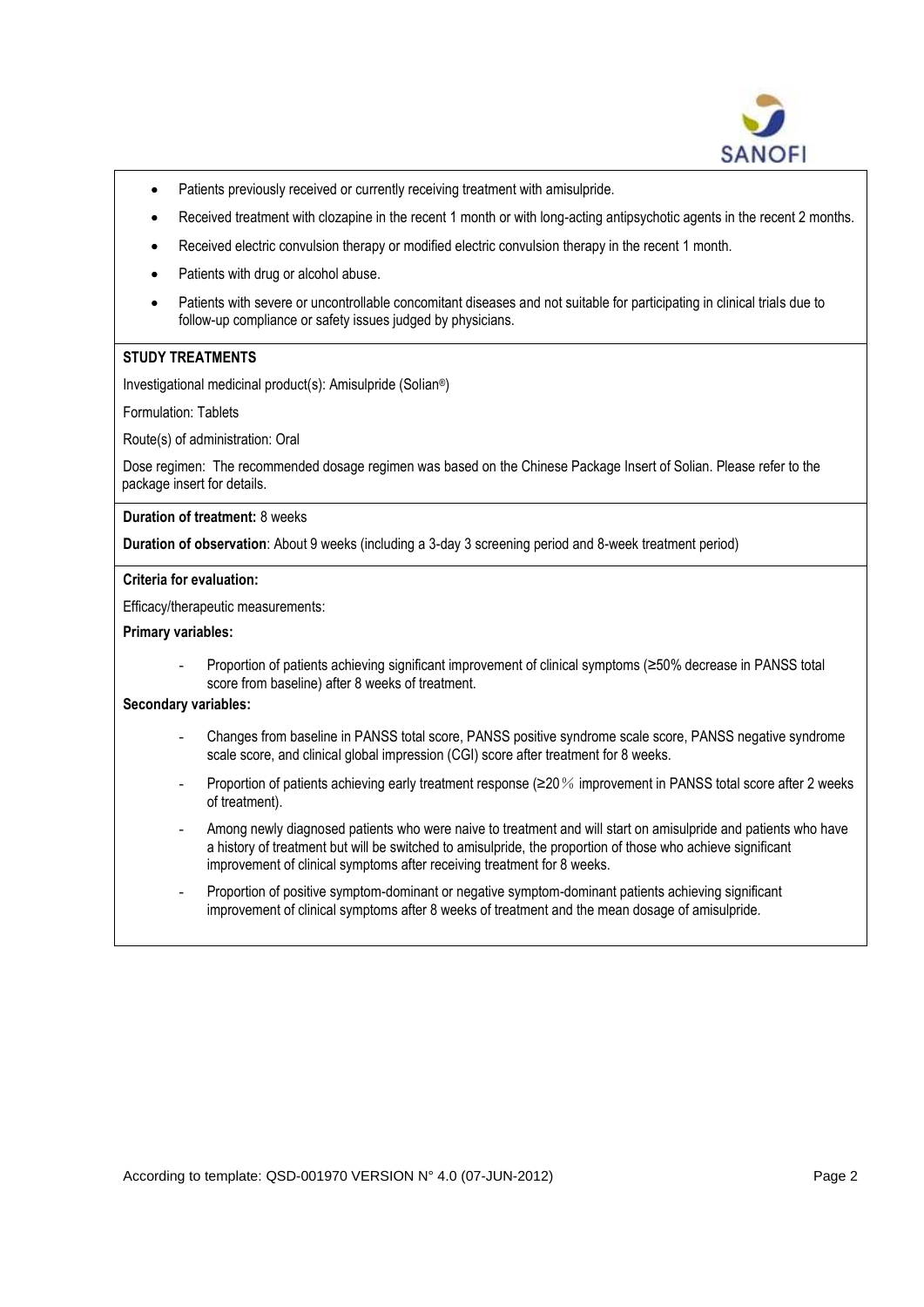

### **Safety measurements:**

- Evaluation of adverse reactions, by using Udvalg for Kliniske Undersøgelser (UKU) Side Effect Rating Scale and Simpson-Angus Rating Scale (SAS).
- Collection of adverse reactions and serious adverse event (SAE) reports, laboratory tests and auxiliary examination data.

### **Statistical methods:**

- **Demographics and baseline data:** For demographics and subject baseline data, descriptive statistical analysis was provided following general principles per categories of the observed value. For continuous variables, number of subjects, mean value, standard deviation, minimum and maximum values were calculated; for categorical variables, frequency and percentage were calculated with 95% confidence interval (CI) if necessary.
- **Primary efficacy variables:** In addition to descriptive statistical analysis for primary efficacy outcomes as categorical variables (calculating frequency, percentage, and 95% CI), subgroup analysis was performed per subset classified based on baseline values. If necessary, a bar graph will be used to illustrate center effect for analysis of variations among study sites.
- **Secondary efficacy variables:** Analyzed as continuous variables using descriptive statistics, and for pre- and post-treatment comparison, use matched-pairs t test (for non-normal data, matched-pairs signed-ranks test was used). A two-sided p value of ≤0.05 is used to denote statistical significance, unless otherwise specified.
- **Safety data:** All adverse reactions and SAEs were coded using Medical Dictionary for Regulatory Activities (MedDRA) version 14.0 and their overall occurrences and incidence rate were described. Frequency table tabulation was used to describe the frequency rate, severity and relationship with study treatment of each adverse reaction and SAE. Clinically significant laboratory changes were analyzed as adverse events (AEs).
- **Other safety variables** (UKU Side Effect Rating Scale and SAS total score): Analyzed as continuous variables using descriptive statistics, and for pre- and post-treatment comparison, use matched-pairs t test (for non-normal data, matched-pairs signed-ranks test was used). P value of ≤0.05 was used to denote statistical significance.
- **Handling of missing data:** For primary efficacy endpoints, missing data was addressed using last observation carried forward method. Other outcomes were not carried forward.

This study was a national multicenter, prospective, open-label, single-arm phase 4 clinical trial designed to observe and discuss the efficacy and safety of amisulpride in Chinese patients with schizophrenia by selecting 316 subjects from a total of 13 study sites throughout China. This study included a total of 295 schizophrenic patients into the intent-to-treat (ITT) analysis set. 221 subjects into the per-protocol (PP) analysis set, and a total of 316 subjects into the safety set (SS).

The study drug was administered following the package insert approved in China. Therapeutic dose range recommendations were given by physicians based on the Chinese Solian® package insert, and dose adjustment was made based on the patient's individual response.

#### **Summary:**

**Demographic and baseline characteristics**: 316 subjects were included in this study, 295 subject in intention-to-treat (ITT) set and 221 subjects in per-protocol (PP) set. Based on the statistical analysis in safety set. Among the 316 subjects participating in the trial, there were 148 (46.8%) males and 168 (53.2%) females. The mean age of subjects was 32.6±11.84 years, mean height 166.1±7.55 cm, mean body weight was 63.94±13.120 kg, and the mean body mass index (BMI) was 23.126±3.9960 kg/m<sup>2</sup>. Seventy-six (24.1%) subjects had a family history of schizophrenia and 237 (75.0%) subjects had a history of medical treatment for schizophrenia.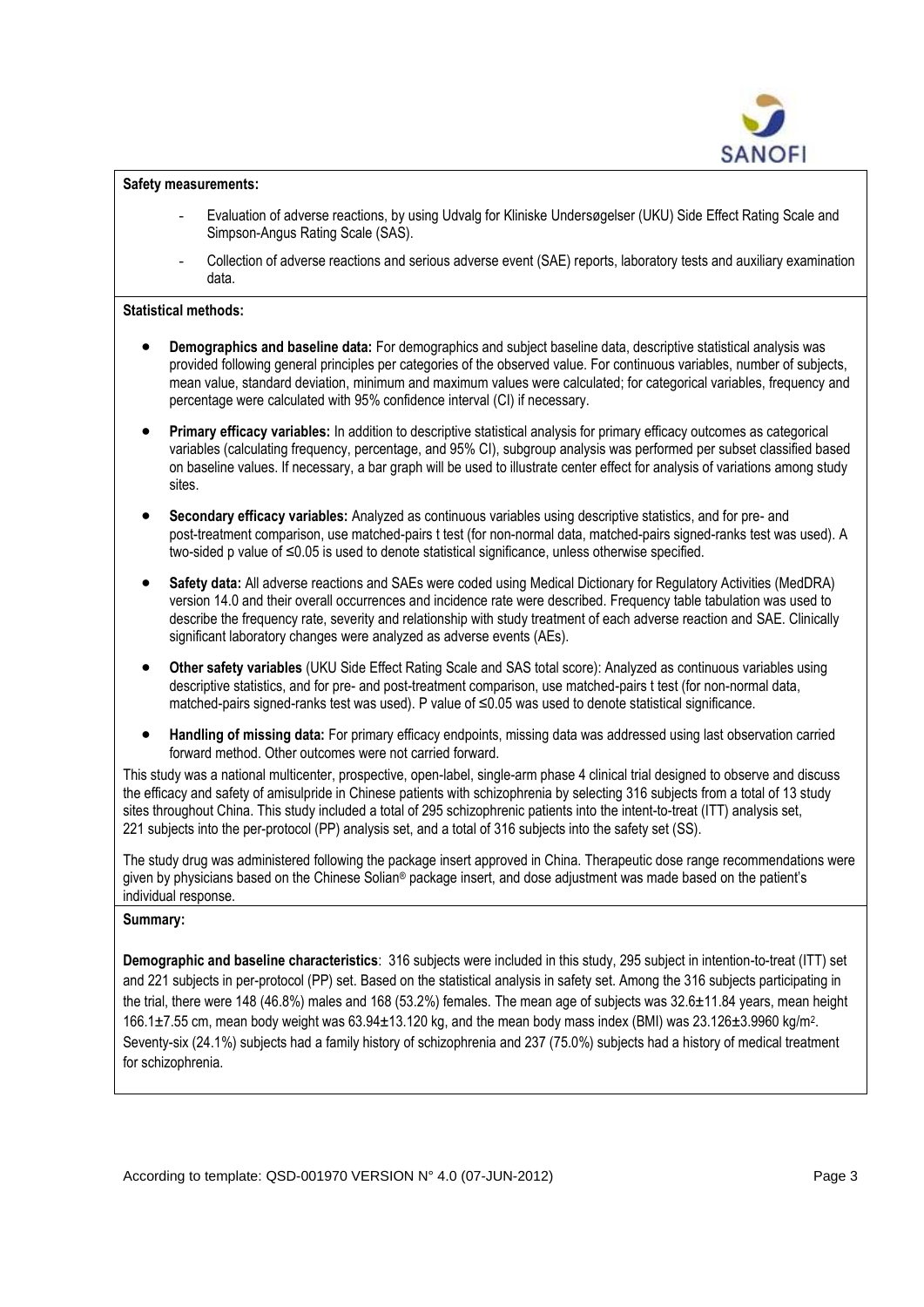

**Primary efficacy analysis result (last observation carried forward method was used for missing primary efficacy data):**  ITT analysis showed: Proportion of patients achieving significant improvement of clinical symptoms (≥50% decrease in PANSS total score from baseline) after 8 weeks of treatment is 66.8% (197/295), with a 95% CI of (61.1%, 72.1%);

PP analysis showed: Proportion of patients achieving significant improvement of clinical symptoms after 8 weeks of treatment is 73.3% (162/221), with a 95% CI of (67.0%, 79.0%).

### **Analyses of secondary efficacy endpoints:**

- **1. Changes from baseline in PANSS total score, PANSS positive syndrome scale score, PANSS negative syndrome scale score, and CGI score after treatment for 8 weeks.**
	- **Change in PANSS total score from baseline:** Intent-to-treat analysis showed: The mean (± SD) baseline PANSS total score of 295 subjects was 89.1±13.70, while as the study proceeded, the PANSS total score gradually decreased to (73.0±17.74), (60.7±17.62) and (51.0±14.58) at Week 2, 4, and 8 visits respectively. Differences between PANSS total scores at each visit had statistical significances (P<10-4 ).
	- **Changes from baseline in PANSS positive syndrome scale score:** similarly, the mean (± SD) positive syndrome scale total score also gradually decreased from  $(23.8\pm5.69)$  at baseline to  $(18.1\pm6.18)$  at Week 2, and  $(14.1\pm5.46)$  at Week 4, and (11.1±4.05) at Week 8, and differences between positive syndrome scale total scores at any 2 visits had statistical significances (P<10-4 ).
	- **Changes from baseline in PANSS negative syndrome scale score**: PANSS negative syndrome scale total score also demonstrated a declining trend over time, its mean  $(\pm$  SD) value decreased from (23.7 $\pm$ 7.91) at baseline to (20.7 $\pm$ 7.98) at Week 2, (17.8±7.79) at Week 4, and (15.2±6.96) at Week 8, and differences between negative syndrome scale total scores at each visit had statistical significances (P<10-4 ).
	- **Changes from baseline in CGI score:** the trend of changes in CGI-S score: Mean (± SD) value at baseline visit was  $(5.3\pm0.77)$ , at Week 2  $(4.41\pm1.077)$ , at Week 4  $(3.54\pm1.194)$ , and at Week 8  $(2.75\pm1.213)$ ; differences between each visit had statistical significances (P<104); the mean (± SD) CGI-G score at Week 2 visit was (2.59±0.893), at Week 4 visit (1.96±0.882), at Week 8 visit (1.58±0.821).
- **2. The percentages of patients with early treatment response (≥20**% **improvement in PANSS total score after 2 weeks of treatment).**

Early response is defined as ≥20% improvement in PANSS total score after 2 weeks of treatment. In ITT analysis set, 56.6% (167/295) of subjects achieved early clinical response, with a 95% CI of (50.7%, 62.3%).

**3. Among newly diagnosed patients who were naive to treatment and will start on amisulpride and patients who have prior history of treatment but will be switched to amisulpride, proportion of those who achieve significant improvement of clinical symptoms after receiving treatment for 8 weeks.**

ITT analysis showed a total of 70 subjects are newly diagnosed treatment-naive patients, and among them 68.6% (48/70) achieved significant improvement of clinical symptoms; among other 225 subjects who were previously treated but switching to amisulpride, 66.2% (149/225) of them achieved significant improvement of clinical symptoms.

In the PP analysis set, a total of 50 subjects are newly diagnosed treatment-naive patients, and 80.0% (40/50) of them achieved significant improvement of clinical symptoms; the rest of 171 subjects were previously treated but switching to amisulpride, and among them 71.3% (122/171) of patients achieved significant improvement of clinical symptoms.

**4. Proportion of positive symptom-dominant or negative symptom-dominant patients achieving significant improvement of clinical symptoms after 8 weeks of treatment and the mean dosage of amisulpride.** 

In this study, patients predominantly with negative symptoms were defined as: PANSS negative symptoms score >20, and PANSS negative symptoms score > PANSS positive symptom score; patients were considered as predominantly with positive symptoms if 2 out of 7 items listed in the PANSS positive symptoms had a score of ≥4, irrespective of negative symptoms score.